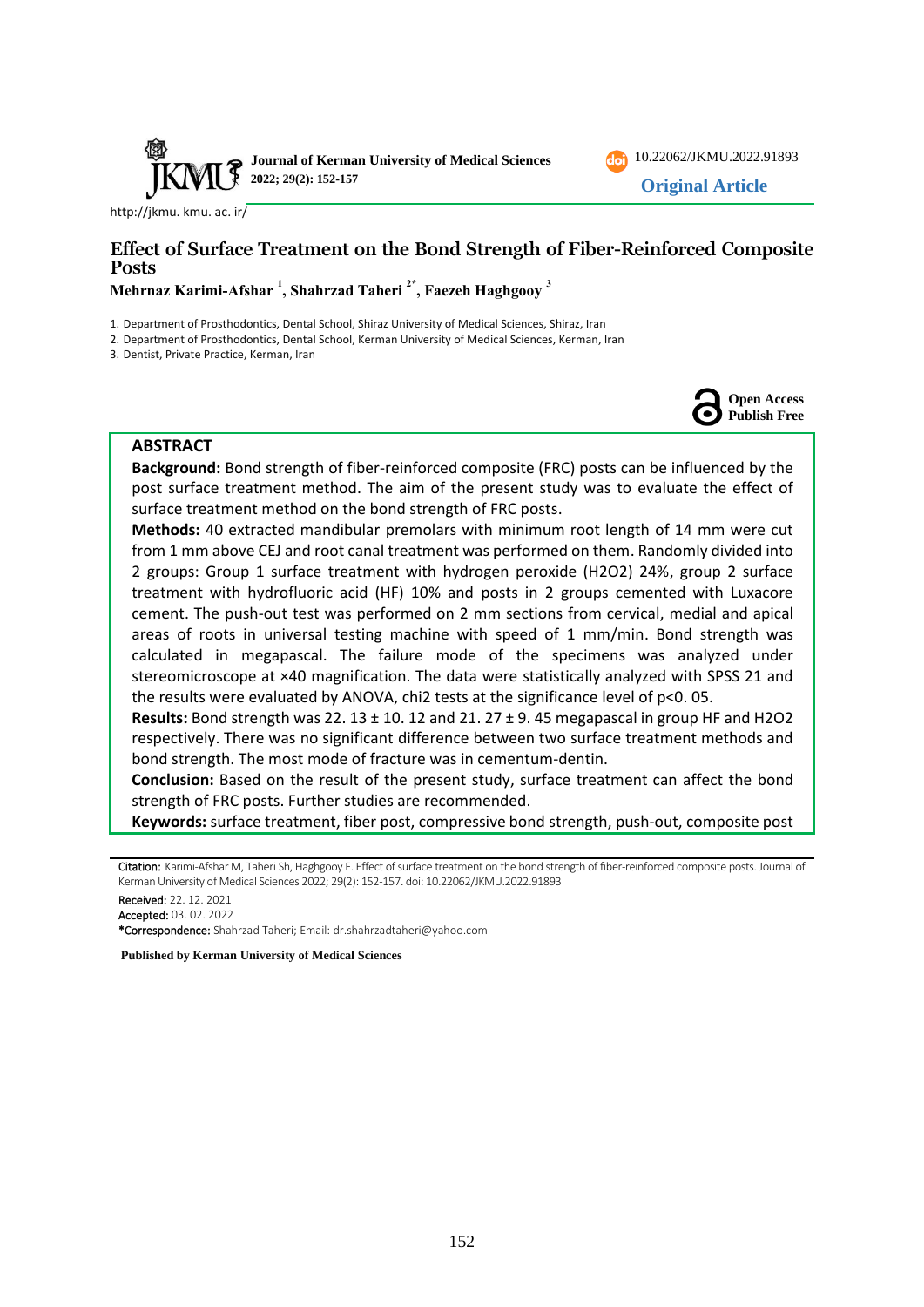# **Introduction**

**h**e endodontically treated teeth may be at risk due to caries, fractures, previous restorations, and access cavity for endodontic treatment. Moreover, the endodontically treated teeth are more prone to biomechanical fracture rather than teeth with vital pulp (1). **T**

Various materials and restorative methods have been recommended to improve the integrity of tooth structure with a high volume missing of the crown (2). Restoration of a root canal-treated tooth using a crown covering can prevent the fracture of the root and remained crown walls (3).

Nowadays, different posts and core materials are used to restore endodontically treated teeth. Fiber-reinforced composite posts (FRC) is a type of material bringing good clinical outcomes. These materials have been used in many types of research (4, 5).

Regarding their modulus of elasticity and aesthetic properties, FRC posts are preferable compared to metal posts (6, 7).

Adhesive restorations can pass and distribute stresses through bonding to tooth; therefore, occlusal forces caused by micromechanical adhesion can be spread over a wide area to strengthen the structure of weakened tooth structures (2). Post debonding from the dentin is the most common reason for clinical failure of application of fiber posts in endodontically treated teeth (8, 9).

Adhesive cement in conjunction with fiber post can form an integrated set with dentin in terms of mechanical structure. Cement-to-dentin adhesion has been introduced as the weakest bonding loop in post-cement-dentin (9). The quality of the created bond between postcement-dentin is the most substantial factor for retention of fiber posts (10).

There have been many attempts to increase the lifetime of the interface between canal dentin and FRC posts. Adhesive treatment, sandblasting, tribomechanical treatment are some of the strategies in this field (11-13).

Surface preparation strategies increase the strength of resin posts bonding to the dentin. According to relevant studies, phosphoric acid, hydrogen peroxide, and silane enhance the post bond strength (14).

Ahmet et al. found no significant relationship between surface preparation and Micro push-out bond strength of constructed posts with CAD-CAM to the dentin (15).

Franca *et al.* (16) reported that the application of 2% Chlorhexidine and 100% Ethanol could enhance push-out bond strength to intraradicular dentin, while Chlorhexidine indicated better results.

Mishra *et al.* indicated that in light of the current evidence, surface treatment strategies increased the bond strength of glass fiber post to dentine (14).

Regarding the conflicting results of studies conducted on the effect of surface preparation on bond strength of FRC posts, the present study was conducted to examine the effect of two preparation techniques of hydrofluoric acid (HF)10% and hydrogen peroxide  $(H_2O_2)24\%$ with a type of resin cement -existing in the market that is used by dentists- on compressive bond strength of FRC posts.

# **Materials and Methods**

The present study is an in vitro research performed on 40 sound mandibular first premolars extracted due to orthodontic reasons or periodontal problems. The selected teeth had straight roots, without caries, fractures, history of root canal treatment, and a minimum root length of 14 mm. The teeth were thoroughly rinsed after extraction and placed in sodium hypochlorite solution 5. 25% (Golrang, Iran) for 24 hours to be disinfected, and then, kept at room temperature in physiological serum until the test. The crowns of the teeth were cut perpendicular to the longitudinal axis of the tooth from 1 mm above CEJ. The access hole was drilled by round dental diamond bur (Teezkavan, Iran) using a high-speed turbine and water. Passive step-back method was employed using hand files (Mani, Japan) up to No. 35 and rinsed with normal saline. The samples were filled with lateral condensation using Gutta Percha points (Meta Biomed, Korea) and AH 26 resin-based root canal sealers (Dentsply, UK). All procedures were conducted by a single operator who had previously been trained and skilled (17).

Teeth after root canal treatment were kept in physiological serum at ambient temperature for one week, then, for all teeth, 10 mm long dental canals were prepared using Gates Drills and Peeso Reamers (Mani, Japan), so that at least 4 mm of gutta-percha would remain at the end of the canal (18).

Moreover, 37% phosphoric acid was placed inside the canal for 15 seconds. The canal was rinsed with water for 30 seconds, and then, dried with a paper point. Bonding was ultimately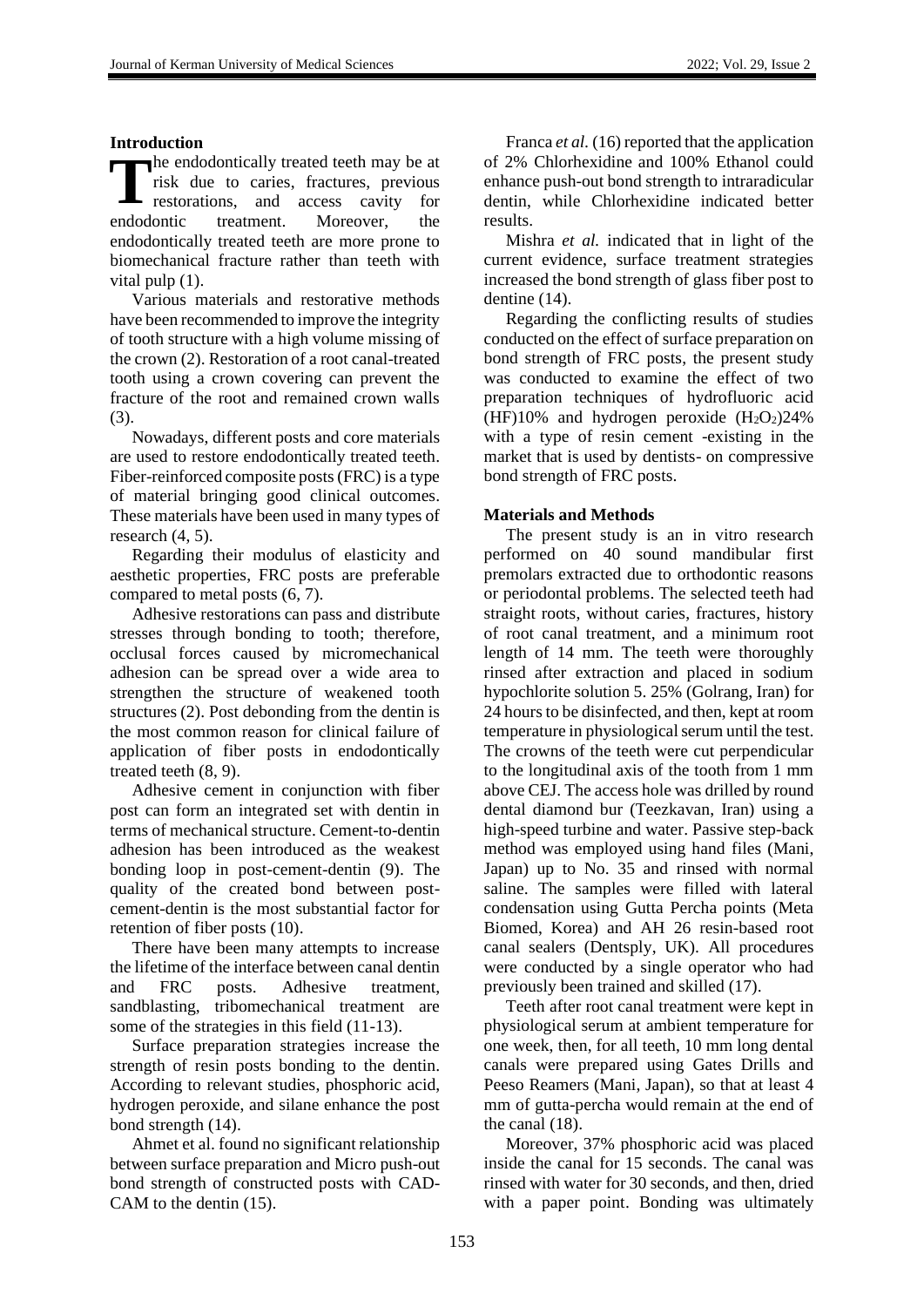performed. 40 samples were divided into two groups based on the type of surface treatment. Group 1: The fiber posts were drenched for 1 minute with  $24\%$  H<sub>2</sub>O<sub>2</sub>, rinsed with water, dried, and placed on the silane treatment for 1 minute. Group 2: The fiber posts were drenched for 1 minute with 10% HF, rinsed with water, dried, and applied silane for 1 minute. All posts were cemented with LuxaCore cement (DMG, Germany) using Lentulo No. 30 (Mani, Japan). The cement was also applied on post. And after placing the post inside the channel, cement and post were cured for 40 seconds using the light cure device.

After the cementation process, the posts were cut from CEJ to be tested in the universal testing machine and all samples were filled with composite (Diadent, Netherlands), then, kept in physiological serum at room temperature for one week. The teeth were then buried in autopolymerized acrylic and cut into three 2-mm pieces (one piece in the apical, one in the medial, and one in the coronal) by a cutting machine. To test the compressive strength, the specimens were placed in a universal testing machine and a force of 1 mm/min was applied until the post piece was removed. The maximum force required to separate each post piece (N) was recorded and converted to MPa through dividing the force  $(F)$  by the cross-section  $(A)$ . Due to the difference in post diameter in different sections, the cross-section was calculated using the following formula:

 $A = \pi (R + r)((h)^2 + (Rr)^2)^{0.5}$ 

Where,  $R$  (mm) is the radius of the post in the coronal section, *r* (mm) is the radius of the post in the apical section, and *h* (mm) is the thickness of the post in each sample.

Fractured specimens were also observed under a stereomicroscope with a magnification of 40 to determine the type of fracture. Data were recorded in a checklist and analyzed in SPSS 21 statistical software by ANOVA and Chi-square test. Statistical significance level was considered at P≤0.05.

This project was approved by Oral and Dental Disease Research Center of Kerman University of Medical Sciences with proposal code #97000781 and Ethical code: IR.KMU.REC.1397.425.

# **Results**

The average fracture strength in HF and  $H_2O_2$ preparation techniques was 22.13±10.12 and 21.27±9.45 MPa, respectively. The highest fracture strength was seen in the coronal area while using the HF preparation technique. However, there was no significant difference between the two preparation methods regarding fracture strength in apical, coronal, and middle areas (Table 1).

| <b>Variable</b>     |          | <b>Number</b> | Mean  | <b>Standard Deviation</b> | <b>P-value</b> |
|---------------------|----------|---------------|-------|---------------------------|----------------|
| <b>Apical bond</b>  | $H_2O_2$ | 20            | 21.40 | 10.18                     | 0.622          |
|                     | HF       | 20            | 19.69 | 11.55                     |                |
| Median bond         | $H_2O_2$ | 20            | 22.00 | 11.36                     | 0.902          |
|                     | HF       | 20            | 21.59 | 8.72                      |                |
| <b>Coronal bond</b> | $H_2O_2$ | 20            | 21.76 | 6.83                      | 0.225          |
|                     | HF       | 20            | 25.12 | 10.09                     |                |

**Table 1.** The relationship between compressive strength of various areas based on the surface preparation methods

The most frequent fractures were seen in the middle cement-dentin area, while surface preparation was done using  $H_2O_2$ . The lowest numbers of fractures were cohesive type in cement in the middle area using the surface preparation technique of  $H_2O_2$ . The surface preparation technique of HF led to the highest number of adhesive fractures in cement-post and apical areas.

There was no significant difference between types of fracture in the middle area and the applied preparation technique. There was a significant difference between fracture sites in the apical area  $(P=0. 021)$ , coronal area  $(P=0. 021)$ 024), and preparation techniques (Table 2).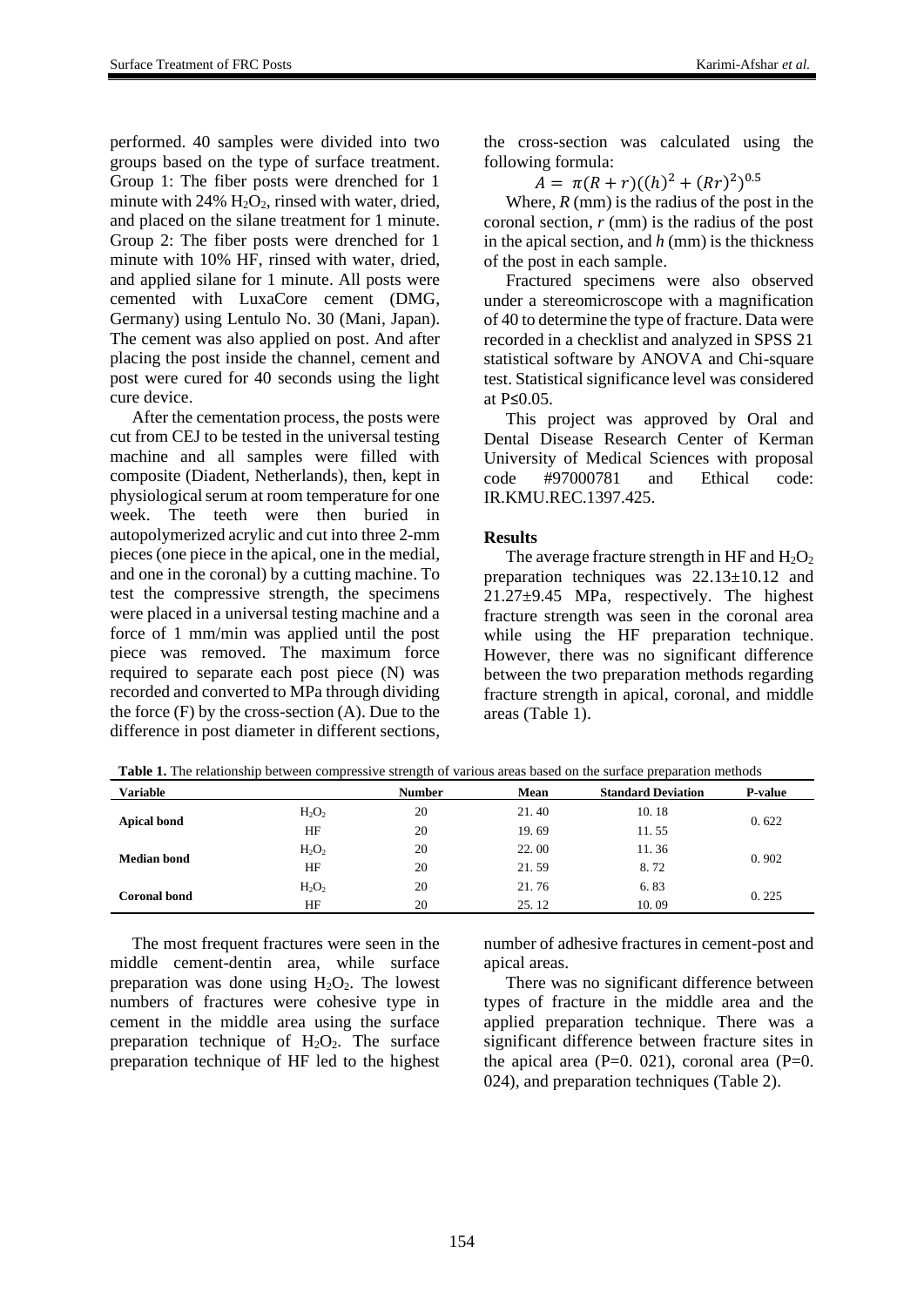| <b>Variables</b> |                 | $H_2O_2$       | HF | P-value |  |
|------------------|-----------------|----------------|----|---------|--|
|                  | Cement-Dentin   | 14             |    |         |  |
| Coronal          | Cement-post     | $\overline{c}$ | 10 | 0.024   |  |
|                  | Cement cohesive | $\overline{4}$ | 3  |         |  |
|                  | Cement-Dentin   | 17             | 13 |         |  |
| <b>Middle</b>    | Cement-post     | 3              | 4  | 0.307   |  |
|                  | Cement cohesive | $\theta$       | 2  |         |  |
|                  | Cement-Dentin   | 10             | 3  |         |  |
| <b>Apical</b>    | Cement-post     |                | 15 | 0.021   |  |
|                  | Cement cohesive | 3              | C  |         |  |

**Table 2.** The relationship between mode of fracture in various areas based on the surface preparation methods

#### **Discussion**

The strong bond between resin post and dentin is the key factor for successful post-core restorations (19).

The fracture pattern of fiber posts differs from the pattern of metal posts. Debonding usually leads to a fracture in fiber posts (20-22). The gaps and defects seen in the thick layers around the post also have a negative effect on post retention (23).

In the present study, there was no significant difference between surface preparation technique and post bond strength. This finding is consistent with the results reported by Ahmet *et al.* (15) who found no significant relationship between surface preparation and bond strength of post. Aksornmuang *et al.* (24) concluded that different preparation techniques of the post, including HF with various concentrations and times and  $24\%$  H<sub>2</sub>O<sub>2</sub>, did not affect bond strength.

In the present study, the average value of compressive strength was lower while  $H_2O_2$  was applied for surface preparation compared to HF. Valdivia *et al.* (25) found that  $24\%$  H<sub>2</sub>O<sub>2</sub> led to a significantly higher bond strength compared to HF and 70% ethanol, which is inconsistent with the results of the present study.

According to the results of surface preparation using HF and silane techniques, these methods led to higher bond strength rather than control group (26).

Another study indicated less bond strength by glass fiber posts prepared by HF compared to the control group and sandblasting plus silane (27).

Another study by Kırmalı *et al.,* reported the push-out bond strength values of hydrofluoric acid treated glass fibers post followed by silane application and showed the non-significant difference with the control group (28). The reason for these differences may be in the method of study.

Majeti *et al.* found that using  $H_2O_2$  for 60 seconds contributed to higher bond strength on glass fiber post rather than using  $H_2O_2$  for 15 and 30 seconds and control group (12).

According to the findings of the present study, the highest bond strength occurred in the coronal area.

The results were matched with the findings obtained by Gençoglu *et al.* (29) and Garcia *et al.* (30) who reported the highest bond strength in the coronal area. According to the results of a systematic review, the highest bond strength of FRC posts occurred in the coronal area  $(14)$ .

In this research, the highest number of fractures occurred in the dentin-cement area without consideration of the surface preparation technique.

This finding is consistent with studies conducted by Shiratori *et al.* (17) and Fonseca *et al.* (31) that reported more fractures in the dentin-cement area.

Amižić *et al.* (32) conducted a study on bond strength of FRC and constructed posts. They reported that all fractures occurred in the dentincementum area.

However, this finding is inconsistent with the results obtained by Amini *et al.* (33) who found the highest fracture in cement and post areas, this difference may be related to fiber post preparation technique.

#### **Limitations**

One of the limitations of this study is the lack of access to other surface preparation methods such as laser and their comparison with fracture resistance of FRC posts.

### **Conclusion**

According to the findings of the present study, HF technique had the highest bond strength. However, there was no significant difference between the two surface preparation techniques of  $H_2O_2$  and HF regarding the bond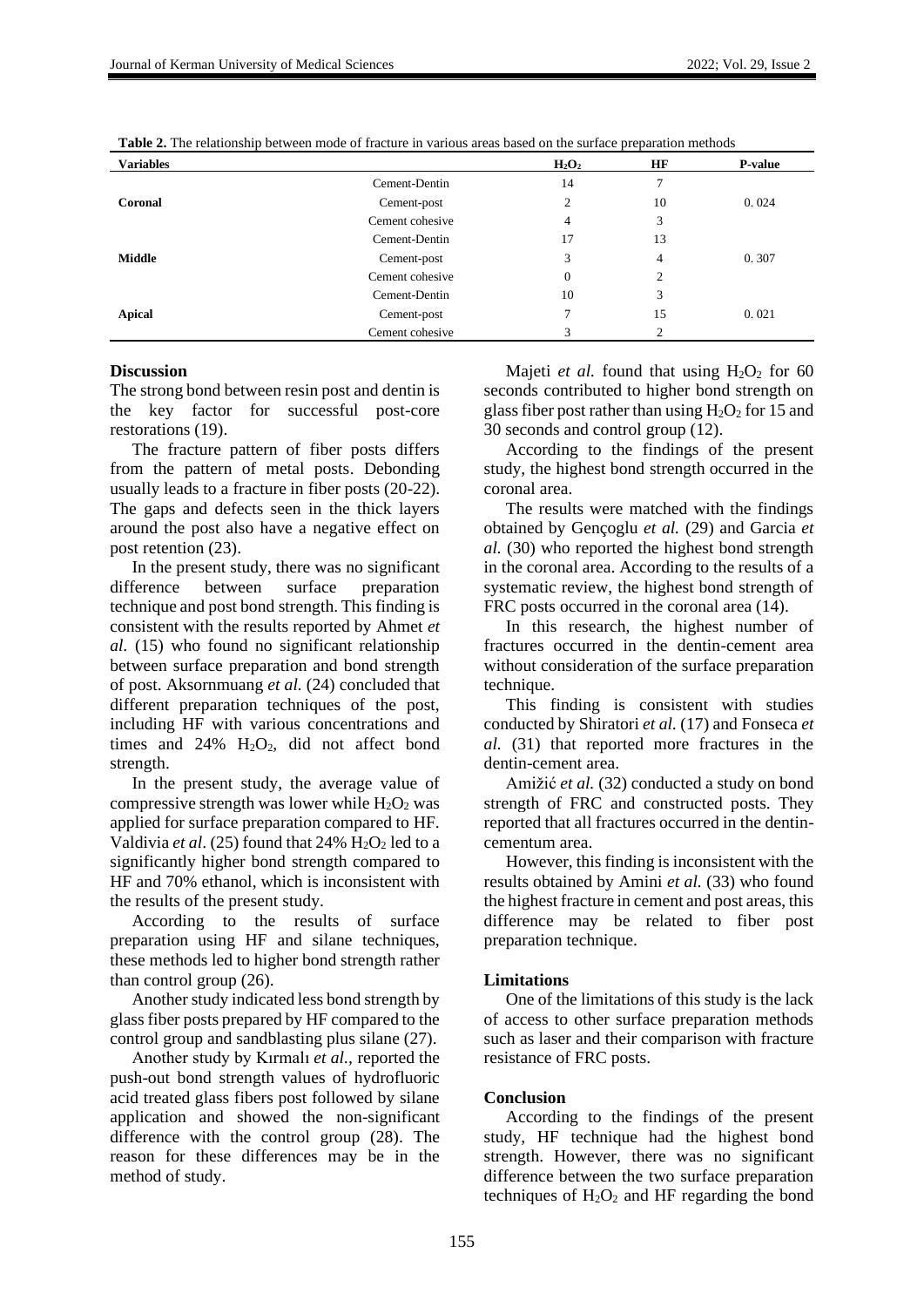strength of FRC posts. The highest bond strength occurred in the coronal area in both preparation techniques. Most fractures were seen in the cementum-dentin area in both preparation methods.

# **References**

- 1. Aslan T, Sagsen B, Er Ö, Ustun Y, Cinar F. Evaluation of fracture resistance in root canaltreated teeth restored using different techniques. Niger J Clin Pract. 2018; 21(6):795-800. doi: 10.4103/njcp.njcp\_330\_17.
- 2. Sagsen B, Aslan B. Effect of bonded restorations on the fracture resistance of root filled teeth. Int Endod J. 2006; 39(11):900-4. doi: 10.1111/j.1365-2591.2006.01176.x.
- 3. Stavropoulou AF, Koidis PT. A systematic review of single crowns on endodontically treated teeth. J Dent. 2007; 35(10):761-7. doi: 10.1016/j.jdent.2007.07.004.
- 4. Schwartz RS, Robbins JW. Post placement and restoration of endodontically treated teeth: a literature review. J Endod. 2004; 30(5):289- 301. doi: 10.1097/00004770-200405000- 00001.
- 5. Figueiredo FE, Martins-Filho PR, Faria-E-Silva AL. Do metal post-retained restorations result in more root fractures than fiber post-retained restorations? A systematic review and metaanalysis. J Endod. 2015; 41(3):309-16. doi: 10.1016/j.joen.2014.10.006.
- 6. Rocca GT, Daher R, Saratti CM, Sedlacek R, Suchy T, Feilzer AJ, et al. Restoration of severely damaged endodontically treated premolars: The influence of the endo-core length on marginal integrity and fatigue resistance of lithium disilicate CAD-CAM ceramic endocrowns. J Dent. 2018; 68:41-50. doi: 10.1016/j.jdent.2017.10.011.
- 7. Ferrari M, Cagidiaco MC, Goracci C, Vichi A, Mason PN, Radovic I, et al. Long-term retrospective study of the clinical performance of fiber posts. Am J Dent. 2007; 20(5):287-91. PMID: 17993023.
- 8. Gomes KGF, Faria NS, Neto WR, Colucci V, Gomes EA. Influence of laser irradiation on the push-out bond strength between a glass fiber

### **Conflict of Interests**

The authors declare that they have no conflict of interests.

### **Acknowledgments**

The authors would like to thank the Vice-Chancellor for Research and Technology of Kerman University of Medical Sciences for approving the project.

> post and root dentin. J Prosthet Dent. 2018; 119(1):97-102. doi: 10.1016/j.prosdent.2017.01.013.

- 9. Alnaqbi IOM, Elbishari H, Elsubeihi ES. Effect of Fiber Post-Resin Matrix Composition on Bond Strength of Post-Cement Interface. Int J Dent. 2018: 2018:4751627. doi: 10.1155/2018/4751627.
- 10. Fokkinga WA, Kreulen CM, Vallittu PK, Creugers NH. A structured analysis of in vitro failure loads and failure modes of fiber, metal, and ceramic post-and-core systems. Int J Prosthodont. 2004; 17(4):476-82. PMID: 15382786.
- 11. de Sousa Menezes M, Queiroz EC, Soares PV, Faria-e-Silva AL, Soares CJ, Martins LR. Fiber post etching with hydrogen peroxide: effect of concentration and application time. J Endod. 2011; 37(3):398-402. doi: 10.1016/j.joen.2010.11.037.
- 12. Majeti C, Veeramachaneni C, Morisetty PK, Rao SA, Tummala M. A simplified etching technique to improve the adhesion of fiber post. J Adv Prosthodont. 2014; 6(4):295-301. doi: 10.4047/jap.2014.6.4.295.
- 13. Perdigão J, Gomes G, Lee IK. The effect of silane on the bond strengths of fiber posts. Dent Mater. 2006; 22(8):752-8. doi: 10.1016/j.dental.2005.11.002.
- 14. Mishra L, Khan AS, Velo MMAC, Panda S, Zavattini A, Rizzante FAP, et al. Effects of Surface Treatments of Glass Fiber-Reinforced Post on Bond Strength to Root Dentine: A Systematic Review. Materials (Basel). 2020; 13(8):1967. doi: 10.3390/ma13081967.
- 15. Oguz Ahmet BS, Egilmez F, Ergun G, Cekic Nagas I. Surface treatment effects on bond strength of CAD/CAM fabricated posts to root canal dentin. Am J Dent. 2019; 32(3):113-7. PMID: 31295391.